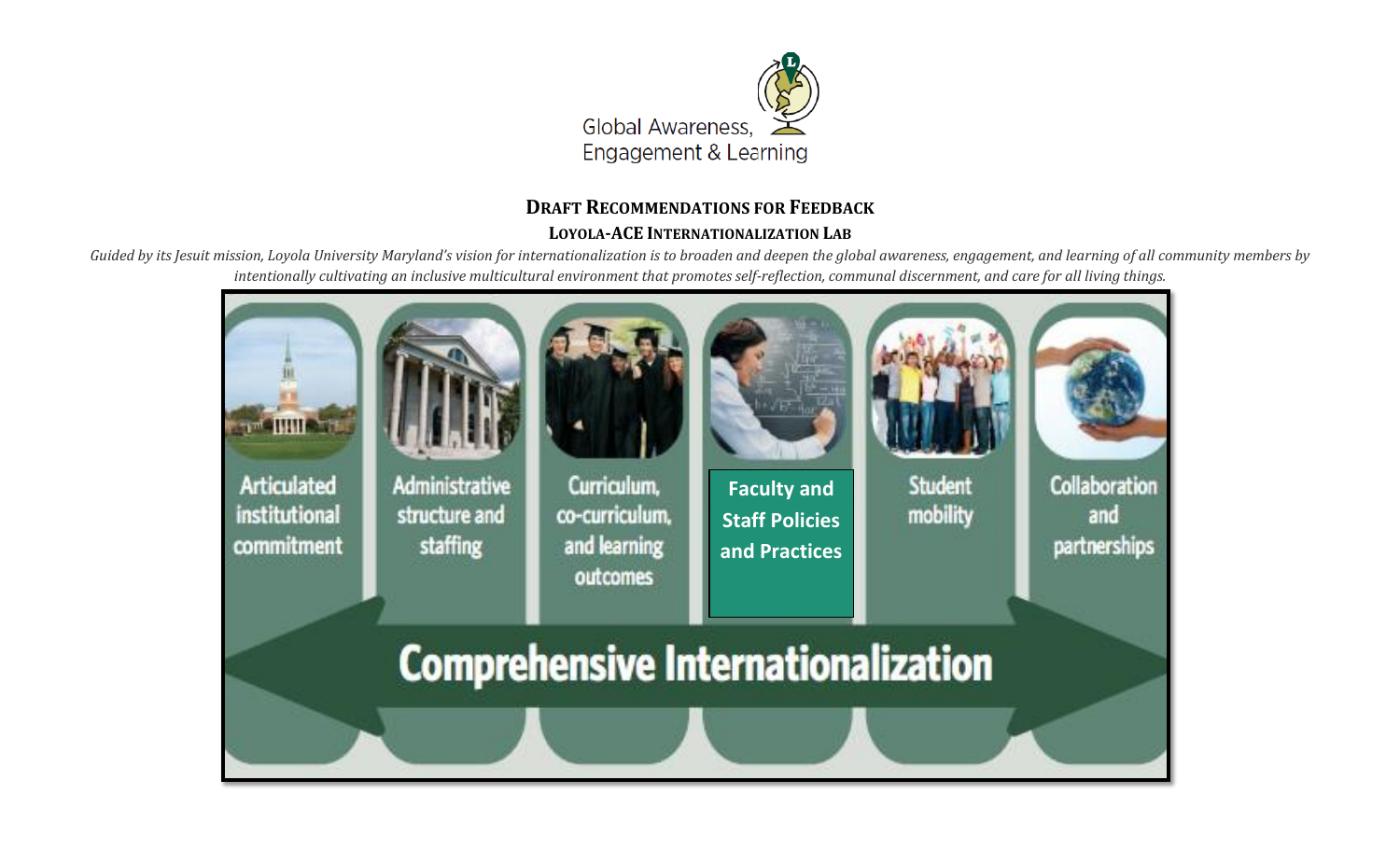| <b>Pillars</b>                                                                                                                           | <b>Short-term Recommendations</b>                                                                                                                                                                                                                                                                                                                                                                                                                                                                                                                                                                                                                                                                                                                                                                                                                                                                                                                                                                                                                                                                                                                                                                                                                                                                                                                                                                                                                                                                                                                                                                                                            | <b>Mid-term Recommendations</b>                                                                                                                                                                                                                                                                                                                                                                                                      | <b>Long-term Recommendations</b>                                                                                                                                                                                |
|------------------------------------------------------------------------------------------------------------------------------------------|----------------------------------------------------------------------------------------------------------------------------------------------------------------------------------------------------------------------------------------------------------------------------------------------------------------------------------------------------------------------------------------------------------------------------------------------------------------------------------------------------------------------------------------------------------------------------------------------------------------------------------------------------------------------------------------------------------------------------------------------------------------------------------------------------------------------------------------------------------------------------------------------------------------------------------------------------------------------------------------------------------------------------------------------------------------------------------------------------------------------------------------------------------------------------------------------------------------------------------------------------------------------------------------------------------------------------------------------------------------------------------------------------------------------------------------------------------------------------------------------------------------------------------------------------------------------------------------------------------------------------------------------|--------------------------------------------------------------------------------------------------------------------------------------------------------------------------------------------------------------------------------------------------------------------------------------------------------------------------------------------------------------------------------------------------------------------------------------|-----------------------------------------------------------------------------------------------------------------------------------------------------------------------------------------------------------------|
| (Color Coded)                                                                                                                            | $(1-2 \text{ years})$                                                                                                                                                                                                                                                                                                                                                                                                                                                                                                                                                                                                                                                                                                                                                                                                                                                                                                                                                                                                                                                                                                                                                                                                                                                                                                                                                                                                                                                                                                                                                                                                                        | $(3-5 \text{ years})$                                                                                                                                                                                                                                                                                                                                                                                                                | $(5 + years)$                                                                                                                                                                                                   |
| <b>Administrative</b><br><b>Structure and</b><br><b>Staffing and</b><br><b>Institutional</b><br><b>Policies and</b><br><b>Procedures</b> | 1. Identify and secure resources for an international recruiter<br>(should include salary/benefits)<br>2. Travel for International Recruiter<br>3. Membership and conference attendance for international<br>recruiter (AIRC, ICEF and NAFSA) including travel<br>4. Create an organizational structure that supports<br>comprehensive internationalization<br>5. Join the Association for International Education<br>Administrators (AIEA), the Maryland International Coalition<br>and the Baltimore Area International Educators group and<br>attend annual conferences<br>6. Develop and promote branding of GAEL inside and outside<br>the university<br>7. Establish a Global Awareness, Engagement and Learning<br>(GAEL) standing committee to monitor post-Lab activities<br>and measure strategic plan progress (Notes: Loyola<br>conference)<br>8. Create a larger Council for Internationalization to include the<br>GAEL standing committee, faculty, administrators, students<br>from each year, graduate students, international student and<br>alumni (Notes: Perhaps more like a Board-Trustee<br>Subcommittee)<br>9. Identify a contact charged with international alumni (Note:<br><b>Work with Terry Sawyer)</b><br>10. Review and revise transfer policy for ease of transfer and<br>transition<br>11. Review policies regarding credit transfers for students taking<br>language courses not offered at Loyola and facilitate full<br>transfer of credits<br>12. Insert question on UG housing application form asking of<br>interest to live with an international student (Note: This<br>relates to campus climate.) | 1. Create a website/database for inventory and<br>advertising of all global learning opportunities<br>offered on-campus for students, faculty and staff<br>Create a system that serves as a central<br>hub/clearing house for global events<br>Review and revise admission requirements for<br>3.<br>online courses that could be attractive for students<br>around the globe (Note: In progress for UG summer<br>Think about Grad.) | 1. Establish a Global/Local House<br>(location) on-campus or on<br>York Road to serve as a center<br>for international, diversity,<br>service - this could also serve as<br>research center and/or<br>incubator |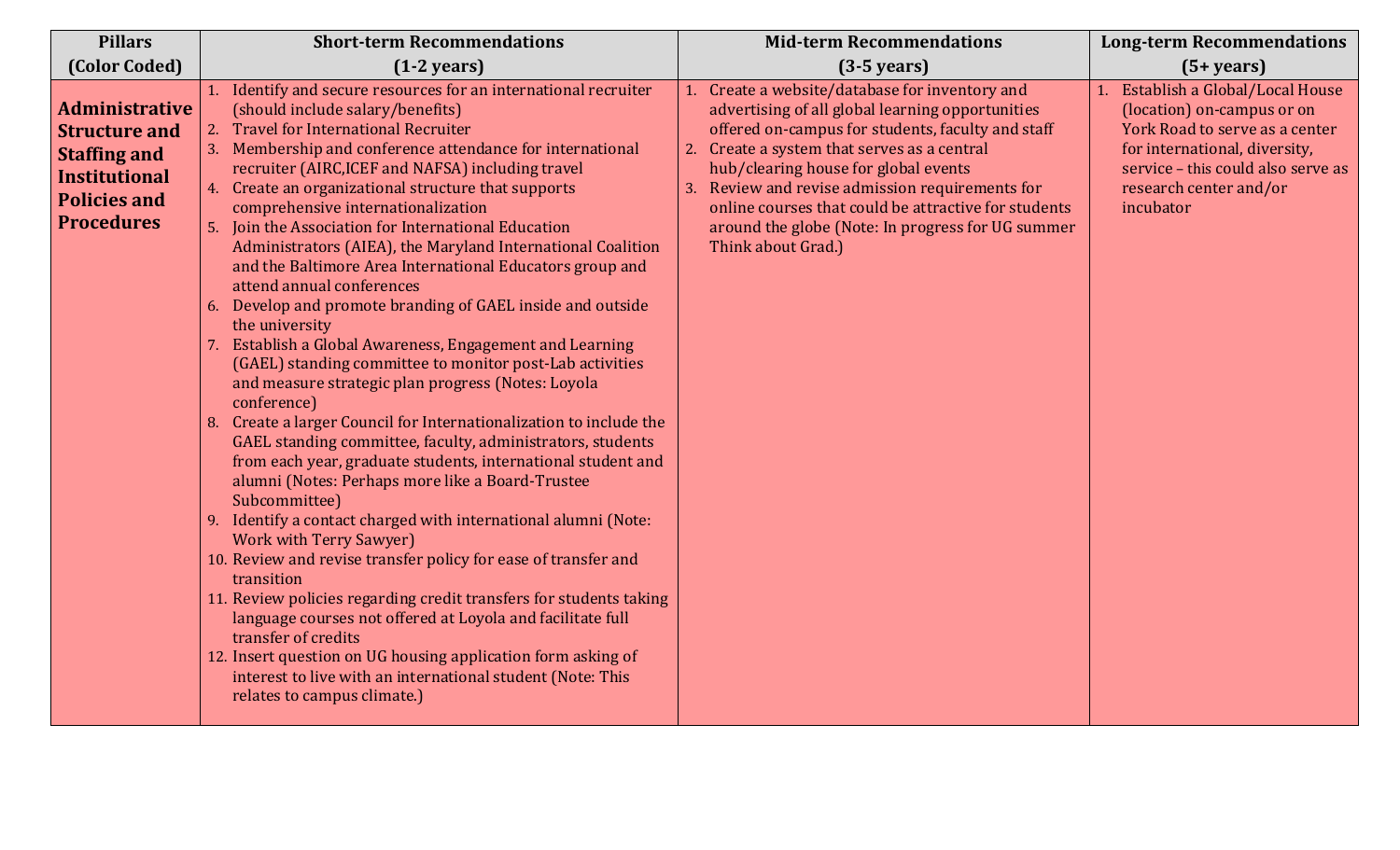| <b>Pillars</b>                                                  | <b>Short-term Recommendations</b>                                                                                                                                                                                                                                                                                                                                                                                                                                  | <b>Mid-term Recommendations</b>                                                                                                                                                                                                                                                                                                                                                                                                                                                                                                                                                                                                                                                                                                                                             | <b>Long-term Recommendations</b>                                                                                                                                                                                                                                                                                                                                                                                           |
|-----------------------------------------------------------------|--------------------------------------------------------------------------------------------------------------------------------------------------------------------------------------------------------------------------------------------------------------------------------------------------------------------------------------------------------------------------------------------------------------------------------------------------------------------|-----------------------------------------------------------------------------------------------------------------------------------------------------------------------------------------------------------------------------------------------------------------------------------------------------------------------------------------------------------------------------------------------------------------------------------------------------------------------------------------------------------------------------------------------------------------------------------------------------------------------------------------------------------------------------------------------------------------------------------------------------------------------------|----------------------------------------------------------------------------------------------------------------------------------------------------------------------------------------------------------------------------------------------------------------------------------------------------------------------------------------------------------------------------------------------------------------------------|
| (Color Coded)                                                   | $(1-2 \text{ years})$                                                                                                                                                                                                                                                                                                                                                                                                                                              | $(3-5 \text{ years})$                                                                                                                                                                                                                                                                                                                                                                                                                                                                                                                                                                                                                                                                                                                                                       | $(5 + years)$                                                                                                                                                                                                                                                                                                                                                                                                              |
| Curriculum,<br>Co-curriculum<br>and Learning<br><b>Outcomes</b> | 1. Intentionally incorporate global awareness, engagement and<br>learning into the into curriculum (content infusion<br>opportunities)<br>2. Review Diversity requirement and propose ways to<br>incorporate and integrate a global dimension<br>3. Identify ways to support teaching and learning of languages<br>and their centrality to understanding culture<br>4. Explore collaboration with local and Jesuit institutions in<br>support of language learning | Intentionally create programming aimed at<br>improving the welcoming culture at Loyola<br>Offer an Annual International and Global Learning<br>Fair to advertise, promote and exhibit opportunities,<br>achievements and experiences<br>3.<br>Develop global learning competencies<br>Add global/diversity learning aims questions to<br>course evaluations<br>Embed global learning across the curriculum by<br>5.<br>integrating diversity and global learning aims<br>(competencies) throughout curricular and co-<br>curricular activities so that members of the Loyola<br>community achieves global, domestic and justice<br>awareness<br>6. Review opportunities to incorporate international<br>internship and/or service (Note: Part of Re-<br>imagining Seminar.) | Integrate (more broadly)<br>external and experiential study<br>opportunities (immersions,<br>study tours, internships,<br>service) into courses                                                                                                                                                                                                                                                                            |
| <b>Faculty and</b><br><b>Staff Policies</b><br>and Practices    | 1. Survey faculty to identify international contacts, international<br>interests, language(s) spoken                                                                                                                                                                                                                                                                                                                                                               | Increase faculty taught short-term study tours (UG<br>and grad) and courses including both domestic and<br>international opportunities and service learning<br>Collaborate with the divisions within the University<br>to enhance awareness about special academic needs<br>of diverse international populations (Note: Relates<br>to campus climate and Ignatian Citizenship)                                                                                                                                                                                                                                                                                                                                                                                              | Establish an internal grant<br>program to support faculty<br>development and curricular<br>development for new and<br>existing courses with a focus on<br>internationalization, diversity<br>and justice<br>2. Review faculty and staff policies<br>and incentives for international<br>initiative activities<br>3. Create annual faculty and staff<br>awards conferred in<br>recognition of outstanding<br>global efforts |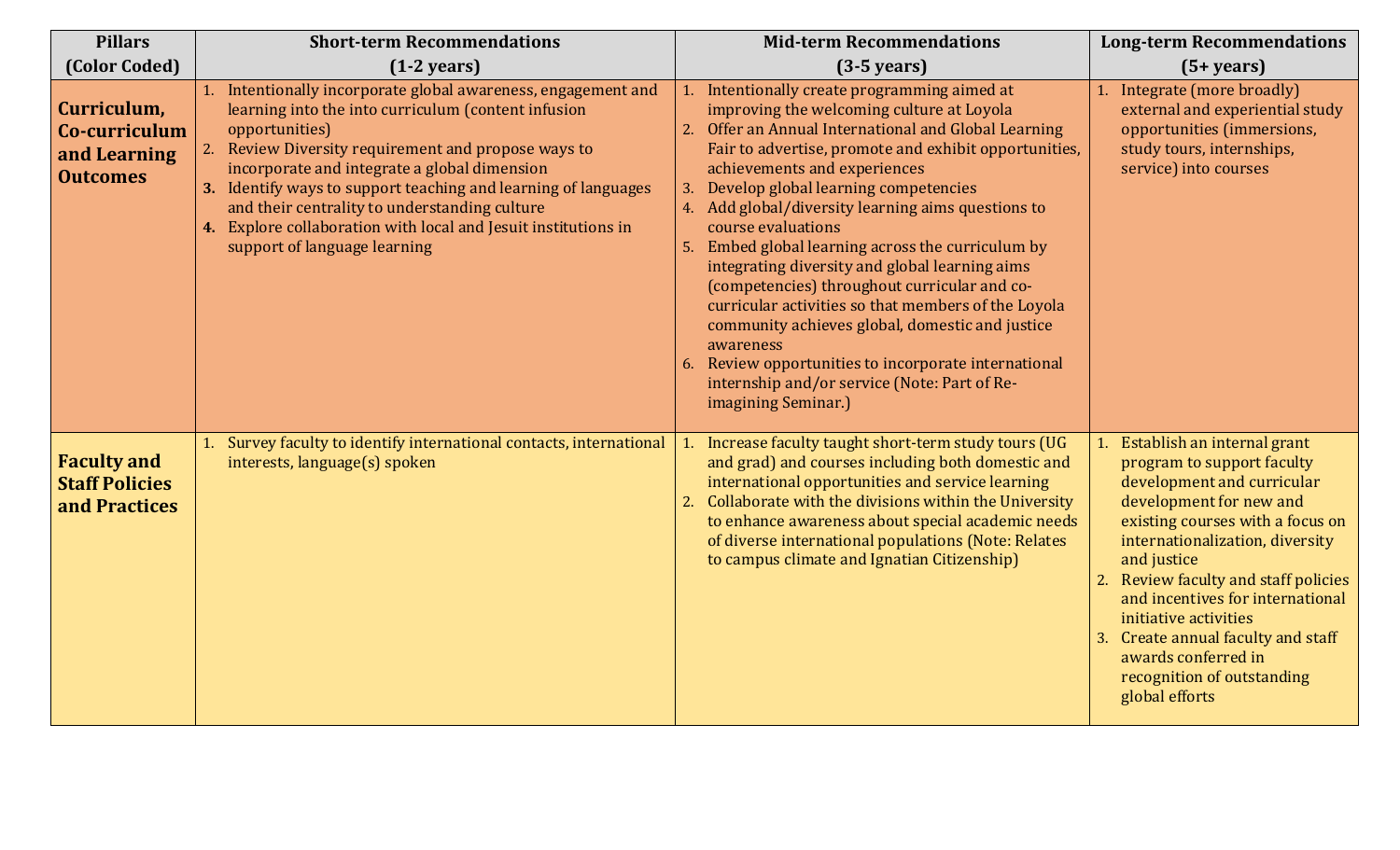| (Color Coded)<br>$(1-2 \text{ years})$<br>$(3-5 \text{ years})$<br>$(5 + years)$<br>Explore domestic and international recruitment strategies for<br>Increase number of students studying abroad in<br>Increase international<br><b>Student</b><br>international students given the limited staff and resources<br>underrepresented destinations<br>scholarship opportunities<br>and develop a 1-3-5 strategic plan<br>Increase international internship opportunities<br>2.                                                                                                                                                                                                                                                                                                                                                                                                                                                                                                                                                                                                                                                                                                                                                                                                                                                                                                                                                                                                                                                                                                                                | <b>Pillars</b>  |
|-------------------------------------------------------------------------------------------------------------------------------------------------------------------------------------------------------------------------------------------------------------------------------------------------------------------------------------------------------------------------------------------------------------------------------------------------------------------------------------------------------------------------------------------------------------------------------------------------------------------------------------------------------------------------------------------------------------------------------------------------------------------------------------------------------------------------------------------------------------------------------------------------------------------------------------------------------------------------------------------------------------------------------------------------------------------------------------------------------------------------------------------------------------------------------------------------------------------------------------------------------------------------------------------------------------------------------------------------------------------------------------------------------------------------------------------------------------------------------------------------------------------------------------------------------------------------------------------------------------|-----------------|
|                                                                                                                                                                                                                                                                                                                                                                                                                                                                                                                                                                                                                                                                                                                                                                                                                                                                                                                                                                                                                                                                                                                                                                                                                                                                                                                                                                                                                                                                                                                                                                                                             |                 |
| Develop a strategy and plan to make our study abroad<br>abroad (tie into increased short-term faculty study<br>tours - have study tours incorporate businesses --<br>exchange programs more attractive to our students so that<br>like Sellinger's Ireland Tech Trek) (Note: Partner<br>we can host more international students at Loyola<br>Spring and Fall - Faculty advisors, dean of UG and GR,<br>with Career Services.)<br>appropriate year class dean, returning abroad students, and<br>Monitor and assess support services and programs<br>3.<br>international students luncheon or event, that promotes<br>needed for an increased international student body<br>dialogue about being the other<br>(Note: Needed to implement efforts to increase<br>Include Study Abroad and Study Tour student reflection<br>international students on campus.)<br>presentations as part of Academic Excellence Weekend<br>Review and enhance pre-departure and re-entry training for<br>5.<br>study abroad<br>Revise study abroad application to focus on discernment of<br>being a "pilgrim versus tourist," immersion (Note: Relates to<br>UG climate.)<br>Include reflection blog topic for study abroad students-what<br>does it mean to be the "other" while abroad? What are their<br>experiences? How will this inform their approach to others<br>when back in the US? (Note: Relates to UG climate.)<br>Share study abroad mission essay and blog posts with<br>academic advisor and class deans, so conversations can<br>continue while students are abroad, and as they acclimate<br>back to Loyola | <b>Mobility</b> |